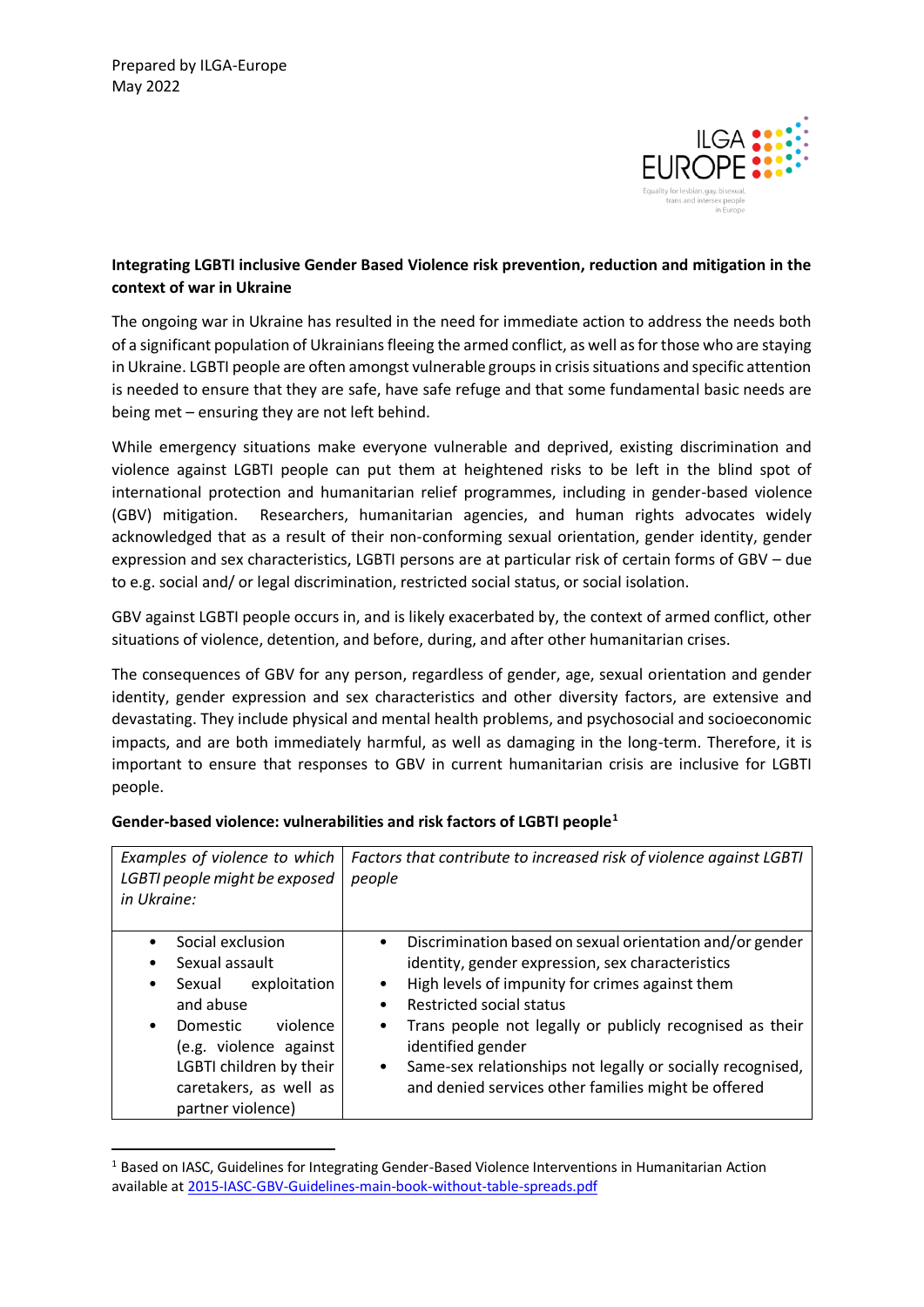| Denial of services<br>$\bullet$<br>Harassment/sexual<br>$\bullet$                                                                                      | Exclusion from housing, livelihoods opportunities, and<br>$\bullet$<br>access to health care and other services                                                                                                                                                                             |
|--------------------------------------------------------------------------------------------------------------------------------------------------------|---------------------------------------------------------------------------------------------------------------------------------------------------------------------------------------------------------------------------------------------------------------------------------------------|
| harassment<br>• "Corrective<br>rape"<br>expressly<br>used<br>to<br>lesbian<br>punish<br>and<br>bisexual women<br>for<br>their<br>sexual<br>orientation | Exclusion of trans and intersex people from sex-<br>$\bullet$<br>segregated shelters, bathrooms and health facilities<br>Social isolation/rejection from family or community,<br>$\bullet$<br>which can result in homelessness<br>Engagement in unsafe livelihoods activitiess<br>$\bullet$ |

# **Measures and steps for humanitarian actors in different areas working on mitigation of GBV to consider, to ensure LGBTI people are not falling through the cracks and will receive protection and support they need**

### **In specific work on Gender-Based Violence:**

1. GBV cluster coordination should find ways to connect with LGBTI organisations and include their assessment of the needs of LGBTI people throughout designing and implementation of essential actions, from GBV risk prevention, reduction and mitigation response. The capacities of LGBTI organisations need to be taken into account and where possible, resources to support their engagement in GBV work provided.

- Special attention to diversity of SOGIESC<sup>2</sup> should be paid in assessment process to ensure that vulnerability factors and risks of LGBTI people and needs are considered in further GBV risk prevention and mitigation cycle. It is important to note the different needs for different LGBTI people and LGBTI people should be treated as heterogenous group where possible to ensure that no one within LGBTI umbrella is left behind.
- It is important to ensure that resource mobilisation includes funding opportunities for LGBTI led organisations as they are often first point of contact for many GBV survivors from LGBTI community.
- Ensure trainings for humanitarian stakeholders in programming include information about GBV against LGBTI people, risks, vulnerabilities and heterogenous nature of LGBTI community among others.

2. Humanitarian actors working on GBV risk mitigation and supporting survivors should where possible establish partnerships for coordination collaboration with LGBTI civil society to

- Determine the specific protection and safety issues and access barriers related to LGBTI persons, including survivors of sexual violence.
- Support local LGBTI organisations to respond to LGBTI survivors, as appropriate.
- Identify safe shelters for LGBTI survivors and those at risk of sexual violence, as well as referral pathways.
- Disseminate information about accessible support provided to GBV survivors.

3. Ensure that all assessments, monitoring and other data collection mechanisms on GBV include questions to assess specific vulnerability of LGBTI people, as well as include the disaggregation of data by sex, gender identity, sexual orientation, sex characteristics and other vulnerability factors where

-

<sup>&</sup>lt;sup>2</sup> Sexual orientation, gender identity, gender expression, sex characteristics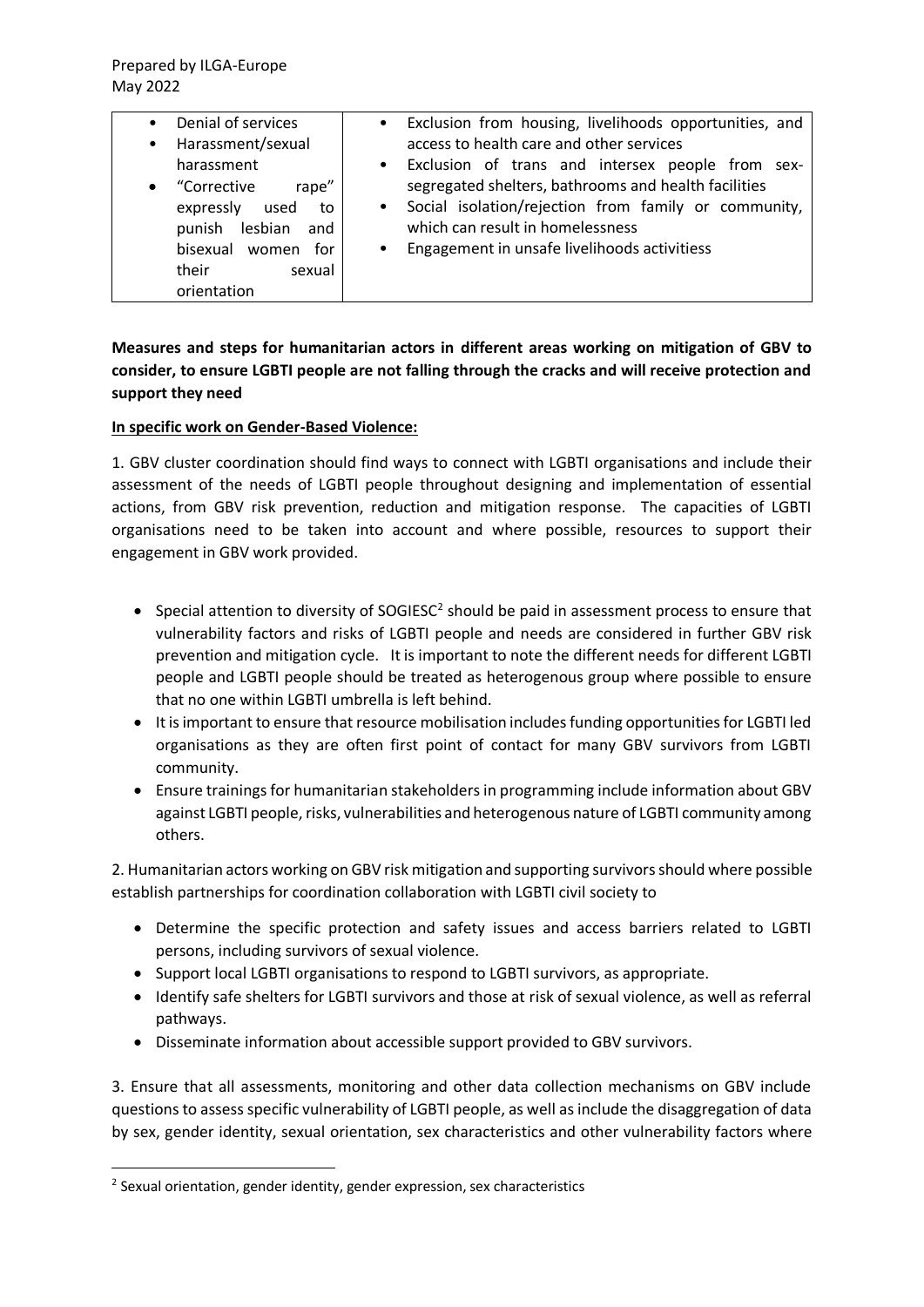Prepared by ILGA-Europe May 2022

possible. Expand the evidence base of experiences of GBV against LGBTI people in this crisis context and ensure safe and sensitive documentation where possible and collection of data, for evidenceinformed policy, practises and advocacy at national and international levels.

4. Prevention and response to sexual violence should be inclusive for LGBTI people through making sure that there is an understanding where diverse LGBTI people go if subjected to sexual and genderbased violence, creating safe stigma-free spaces for LGBTI survivors, establishing LGBTI inclusive referral mechanism for survivors and making sure that SRH services are designed and provided safely all LGBTI people, including trans, intersex and gender non-conforming people among other measures.

### **Health interventions**

Because of social stigma and marginalisation, LGBTI people, and particularly trans, intersex and nonbinary people and other people who do not conform to culturally based gender norms can be at particular risk of violence, also when reaching out for health care. In fact, many cannot or do not dare to access care or support because of fear of further discrimination, harassment and even violence at health-care facilities. Health programmes must ensure that LGBTI people and particularly trans, intersex and gender non-conforming persons are able to access the full spectrum of health-care services they require, including sexual and reproductive health care as well as hormone replacement therapy and do not experience further harassment and discrimination in these settings. Health actors must also understand the different ways in which LGBTI people and particularly trans women and men experience violence, and ensure that health staff are adequately trained to meet the needs of all trans survivors.

- Implement strategies that maximise the quality of care available to survivors at health facilities
- Take into account specific measures to meet the needs of various at-risk groups (e.g. child survivors, LGBTI survivors, survivors with disabilities, etc.).

### **Protection**

In most areas of the world, LGBTI people are at increased risk of violence, discrimination and oppression based on their sexual orientation, gender identity, gender expression and sex characteristics. When assessing safety factors in emergencies, protection actors should work with LGBTI experts to determine whether there may be particular challenges facing LGBTI individuals in accessing protection from police or security personnel due to discrimination. LGBTI persons should be consulted, when possible and in safe and appropriate ways, on factors that increase or decrease their sense of safety

### **Shelter, Settlement and Recovery**

Lesbian, gay, bisexual, trans and intersex persons face unique difficulties during displacement. In most areas of the world, they are at significant risk of harassment, discrimination, and physical or sexual assault. SS&R strategies or guidelines should be inclusive of the rights and needs of LGBTI persons and address specific safety concerns, especially in contexts where there is widespread prejudice against LGBTI persons. With the assistance of LGBTI specialists, SS&R programmers should consult with local LGBTI organisations and consider culturally sensitive strategies to address the needs of LGBTI persons.

For example:

• Where appropriate and without putting them at greater risk, encourage the representation of LGBTI people and/or organisations on SS&R committees and ensure they are consulted on the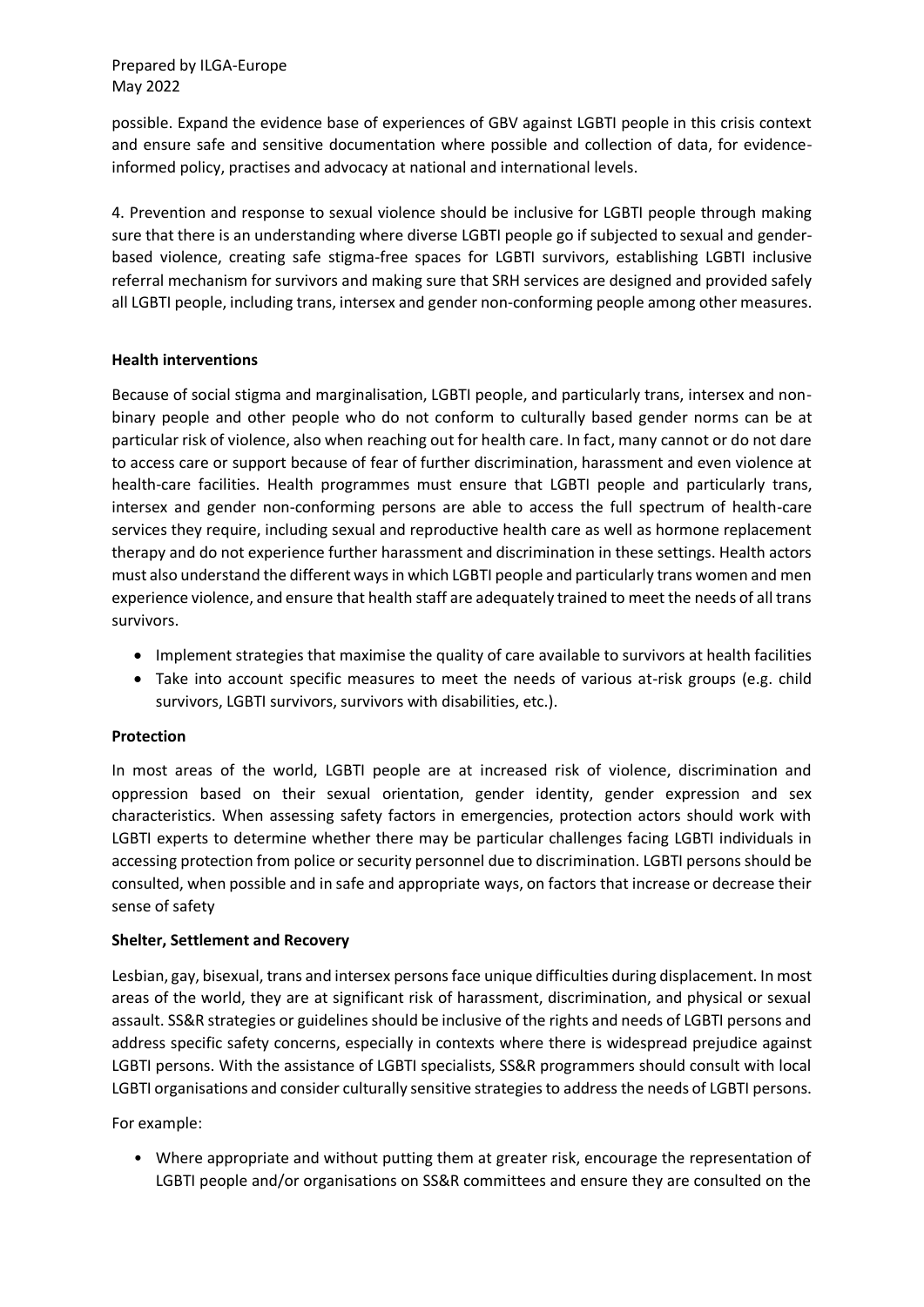## Prepared by ILGA-Europe May 2022

safe design of shelters. Capacities of LGBTI organisations to contribute need to be taken into account and where possible support made available.

- Consider that scattered-site housing mechanisms work better in certain contexts than communal 'safe houses' for LGBTI persons.
- Allow trans, intersex and non-binary people to choose the housing option that they believe is safest for them. For example, where shelters are gender-segregated, persons identifying as men should be housed with men and those identifying as women should be housed with women, unless they indicate other preferences based on safety.
- Consider allowing trans residents the ability to sleep near safe and well-trained night staff to lower the risk of assault and harassment.

# **In Camp Coordination and Camp Management (CCCM)**

Camp design and safety should consider the specific risks of violence faced by LGBTI persons. When possible, CCCM actors should work with LGBTI specialists or consult organisations (including protection staff with expertise in this area) to ensure that basic protection rights and needs of LGBTI persons are addressed in CCCM programming.

For instance:

- If the setting mandates ID or ration cards or any other kind of universal documentation, allow people to self-identify their gender, including the option not to identify as male or female and instead listing M, F, or X for gender/sex.
- Provide separate spaces in registration areas to allow people to disclose sensitive personal information in confidence, including information regarding sexual orientation, gender identity, gender expression and sex characteristics.
- Ensure that registration staff is trained to assist LGBTI persons and ask appropriate questions that enable them to safely disclose information regarding their SOGIESC, particularly where it may relate to their security.

### **Child protection work**

In most areas of the world, trans and intersex children and adolescents are at an increased risk of violence due to institutionalised discrimination and oppression based on their gender identity, gender expression or sex characteristics. Lesbian, gay and bisexual adolescents face similarly higher risks due to their sexual orientation. Both of these groups may face discrimination at the hands of police or security personnel due to prejudice or criminalisation laws.

- When assessing the risk factors for children and adolescents in emergencies, child protection actors should connect with LGBTI experts to assess the particular challenges faced by LGBTI children and adolescents when accessing protection from violence.
- Capacity-building—including on GBV-related protection rights and needs of LGBTI children may need to be integrated into broader training initiatives.
- LGBTI persons and organisations should where possible be consulted (if this can be done in a safe and confidential way) on factors that increase or decrease their sense of safety.
- When working with survivors, a safe and confidential space should be made available to enable any child to discuss their gender identity and/or sexual orientation with an expert in LGBTI issues.

### **Food Security and Agriculture**